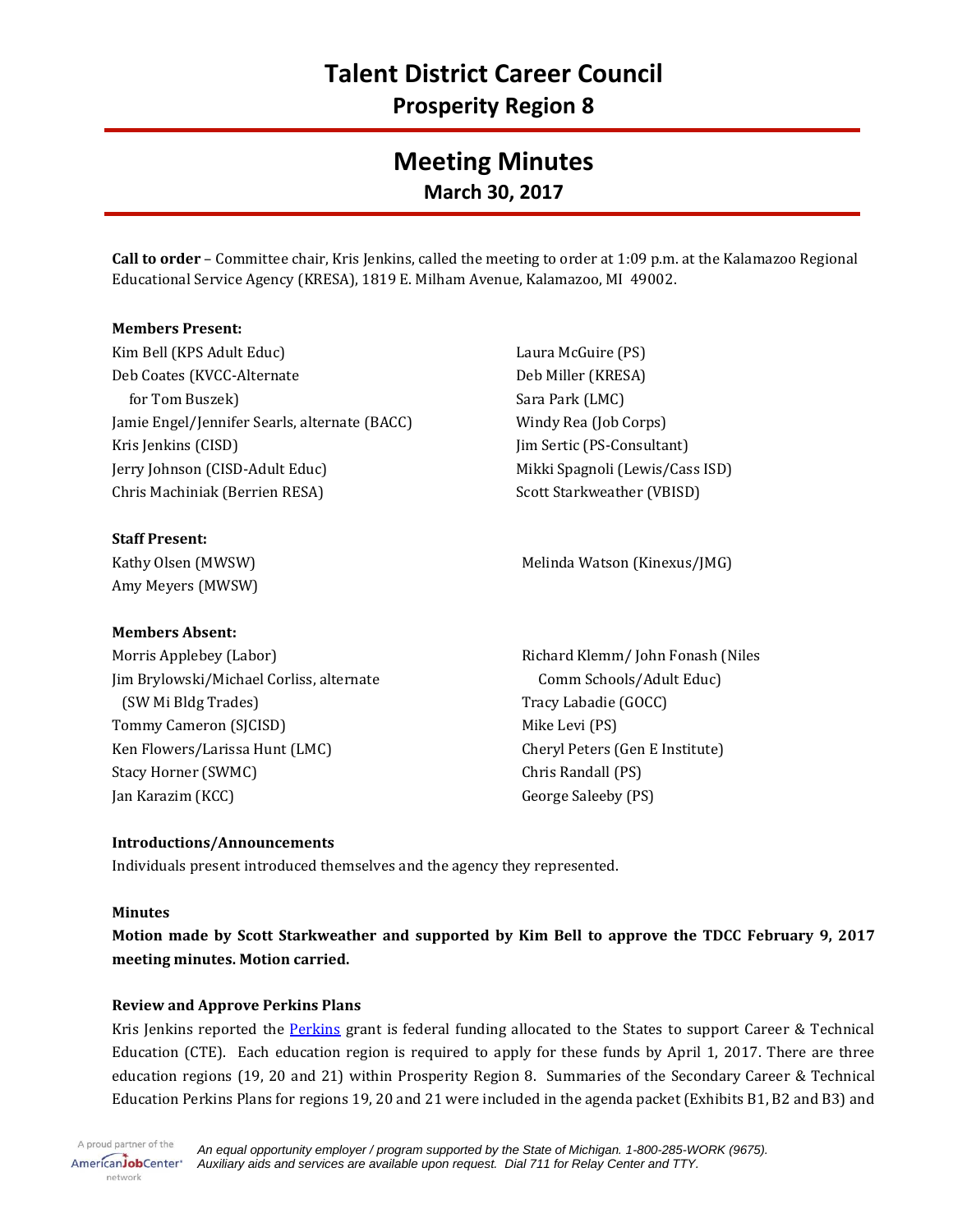#### **Talent District Career Council Prosperity Region 8 March 30, 2017 Meeting Minutes** Page 2 of 6

were reviewed by the TDCC. Eight Core Performance Indicators (CPI) have been identified by the state and federal governments as a guide for CTE program development, improvement, enrollment, and program evaluation.

Chris Machiniak reported the tentative allocation for Region 19 which includes Berrien, Cass and Van Buren Counties is \$656,327. Region 19 scored below the state target in three of the eight Core Performance Indicator (CPI) areas. Regional activities will be funded through the Perkins grant to address areas of weakness and for growth in all other areas. The plan summary (attached) included a description of the activities.

Deb Miller reported the tentative allocation for Region 20 which includes Kalamazoo and St. Joseph Counties is \$618,770. Region 20 will use the CTE Perkins funding to address the needs of special populations of students including disabled, economically disadvantaged, gender equity nontraditional, single parent, limited English proficiency and juvenile offenders. There will be a special emphasis in the two areas requiring improvement. She reported five percent of the grant will cover administrative expenses for Kalamazoo RESA and St. Joseph Intermediate School District. A description of the activities for Region 20, with a breakdown of funding for each by county, was included in the plan summary (attached).

Kris Jenkins reported the tentative allocation for Region 21 which includes Barry, Branch and Calhoun Counties is \$448,374. She explained that although Barry County was transferred to another Michigan Works! agency for workforce development, it remains part of the Region 21 structure for education. She reported Region 21 will also use the funding to address the needs of special populations with a special emphasis in the one area that was identified as needing improvement. The plan summary (attached) included a description of the activities and funding for each county.

Kris Jenkins reported Perkins reauthorization is currently on hold, the bi-partisan committee fell apart and if Perkins is not renewed, the CTE programs will operate as they currently do. Deb Miller reported there is a potential for a budget cut. Current budgets are a 30% reduction when compared to funding levels from sixteen years ago and the federal "skinny budget" reflects even more reductions. The message to convey to legislators is to ask them to at least maintain current funding levels and not make any further reductions.

Members were reminded that the purpose and mission of the Talent District Career Council (TDCC) appears at the bottom of the agenda.

## **Presentation: Adult Education**

Jerry Johnson reported the Calhoun Intermediate School District (CISD) is the fiduciary for Region 8 Adult Education and \$2 million dollars are available for the region. There are currently 17 providers, which is less than the original number. There are some solid programs within the region while others are struggling and need to improve. The struggling programs will be monitored and moving forward, will not exist unless there is improvement. Unused funding is redistributed to other programs. There is a Request for Proposals (RFP) process for the 2018-19 academic year. Another year was set aside to define the criteria for measuring success. He reported Adult Education programs must align with WIOA and show growth and proficiency. What is important and how to measure value in areas such as enrollments, retention, and career pathways must be identified in order to determine the success indicators. A matrix was developed for measuring success and it will be reviewed by the Adult Education providers. A meeting is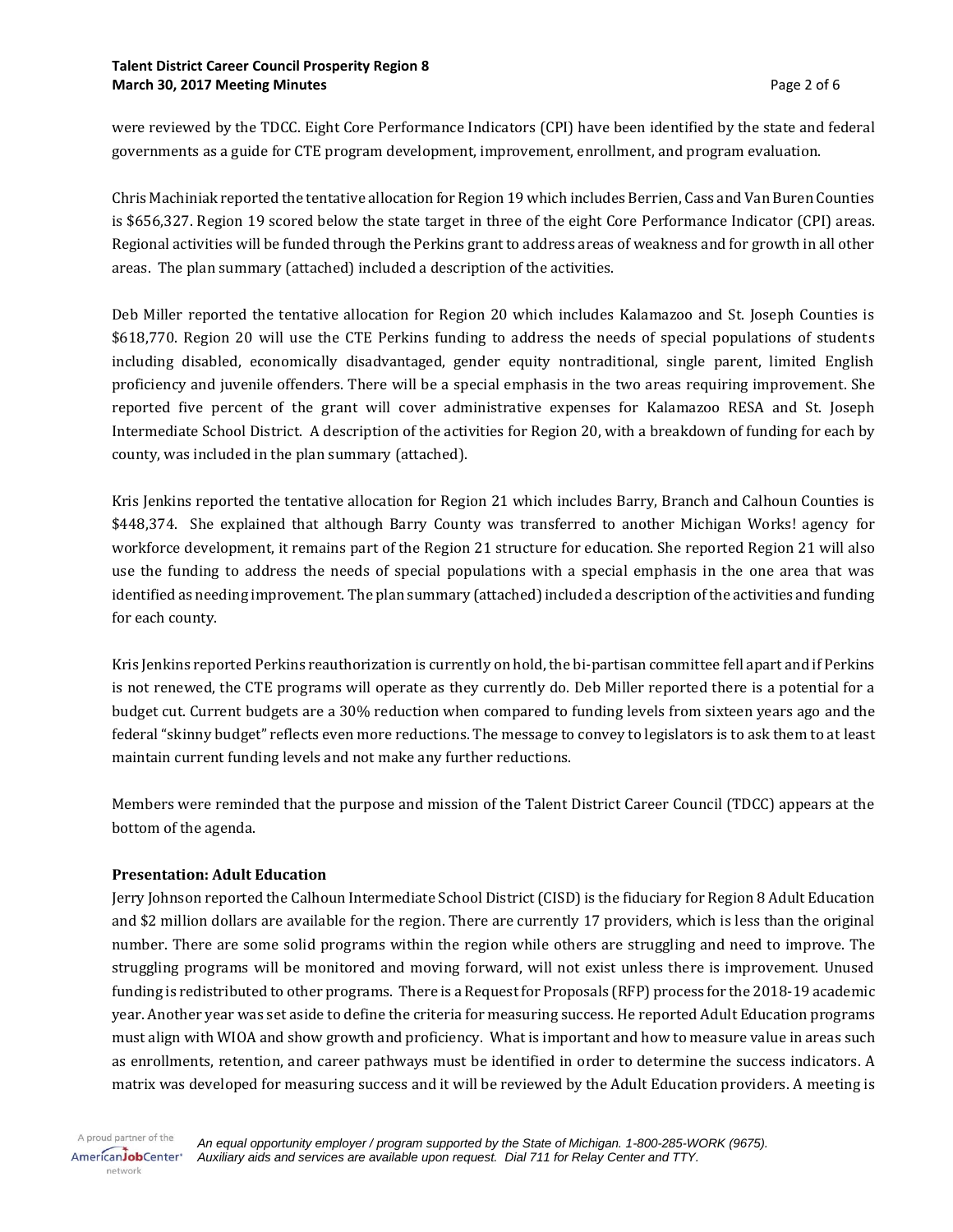#### **Talent District Career Council Prosperity Region 8 March 30, 2017 Meeting Minutes** Page 3 of 6

scheduled for May 15, 2017 at 9:00 a.m. at the KPS administration building for that purpose and TDCC members interested in attending were welcome to do so.

Mr. Johnson reported some Adult Education (AE) providers also provide English as a Second Language (ESL). Laura McGuire reported ESL in the workplace is critical for the manufacturing industry and workers must be able to read operating manuals in their own language for the new TS manufacturing audit. She noted that the cost to translate materials is very expensive. At DENSO, there are many individuals who are excellent workers, yet they are challenged with learning the English language. DENSO has already developed curriculum for five courses designed for entry level workers and DENSO is willing to share this curriculum. Kellogg Community College is willing to offer the classes; however, they need instructors. If offered, DENSO would require and pay for employees to participate. DENSO is also working with the Burma Center in Battle Creek to identify someone who could teach the class at DENSO. Ms. McGuire reported she was interested in putting together a committee of individuals interested in helping to move this idea forward. Jerry Johnson offered to coordinate a meeting for a site-based ESL model. A couple of members present expressed interest in participating on the committee. Members noted there is also a population of Spanish and Arabic speaking individuals working in the Coldwater area and workplace ESL classes would benefit them as well.

## **Subcommittee to Review Adult Education Plans**

Amy Meyers reported "all applications for Adult Education and Family Literacy Act (AEFLA) funds submitted to the Michigan Talent Investment Agency (TIA) by eligible providers must be reviewed by the respective local Board to determine whether the application is consistent with the local workforce plan, and to make recommendations to TIA to promote alignment with the local workforce plan." The local Workforce Development Board would not be charged with approving or scoring the applications. She requested volunteers from the TDCC to serve on a Committee for this purpose; however, applicants cannot be reviewers nor can they have a conflict of interest or the appearance of a conflict. Discussion followed. [After the TDCC meeting, it was determined that most of the TDCC members had a conflict of interest.]

#### **UPDATES**

## **Regional Prosperity Initiative Update**

Deb Miller reported there are two initiatives that could potentially apply for funding from the Region 8 Regional Prosperity Initiative (RPI). The first is called Pathways to Connect where the career pathway information is transferrable from county to county. There will be a speaker at the next RPI meeting regarding this initiative. The second initiative is around the topic of transportation and what could potentially be done to address the transportation barriers in Prosperity Region 8. Information on this initiative will also be shared and discussed at the next RPI meeting.

## **Workforce Development Board Update**

Kris Jenkins reported the next Executive Committee meeting for the Michigan Works! Southwest is April 14, 2017 and the next meeting of the Michigan Works! Southwest full Board is May 12, 2017.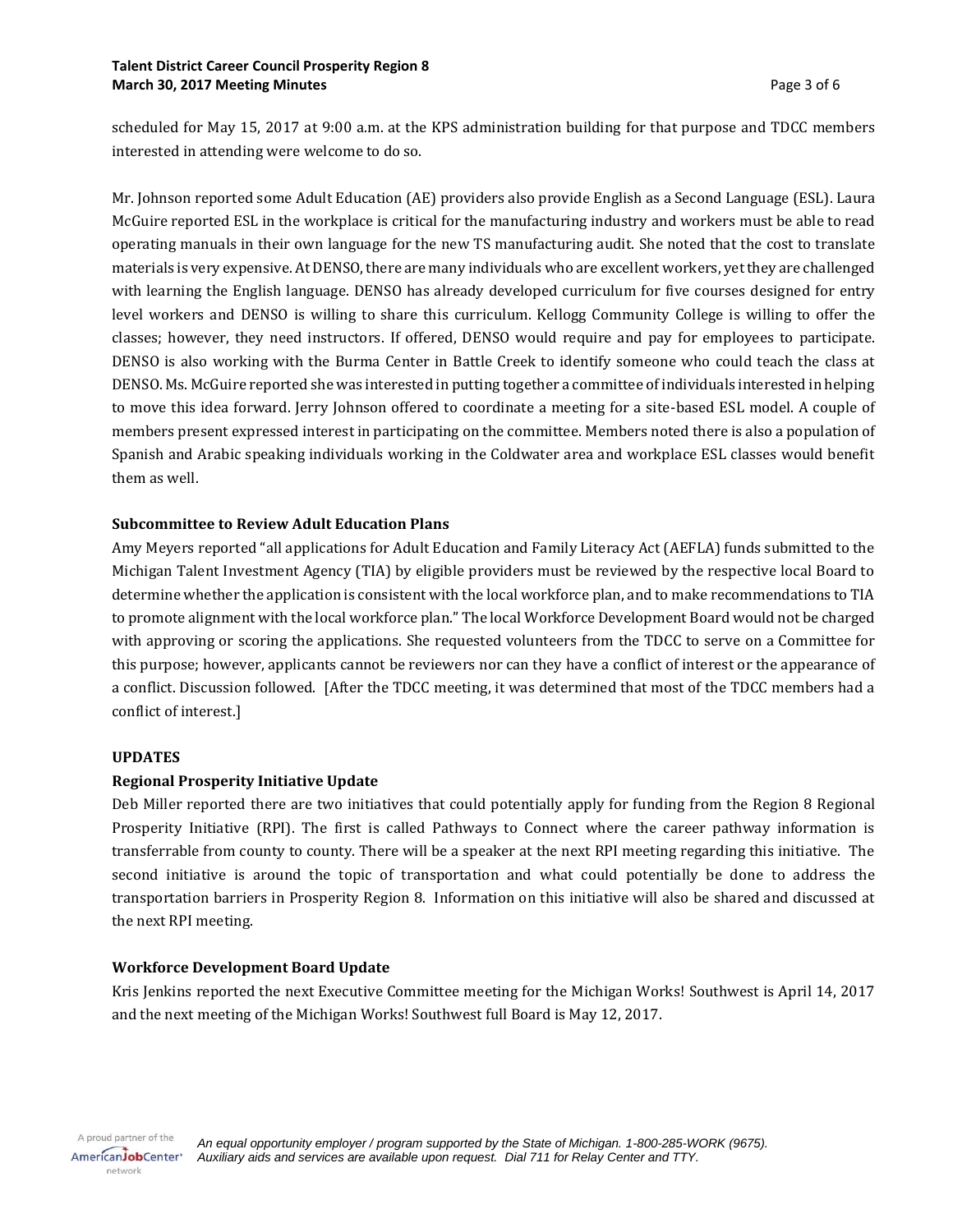## **Community College Updates**

Deb Coates reported *Kalamazoo Valley Community College (KVCC)* is starting to receive Early Middle College (EMC) applications from students at Kalamazoo and Portage Public Schools for fall 2017 enrollment at KVCC. She reported KVCC also draws many students from the East side of Van Buren County due to the college being located so close to the County line and the college is currently in discussions with Mattawan Schools for EMC enrollments for the following year. [Hands on Summer Camps](https://www.kvcc.edu/earlycollege/camp.php) for middle school students to explore careers are scheduled at KVCC. Last year two camps were offered. Two camps were offered again this year, both filled up quickly and a third camp was added. The camps include career exploration for Culinary, CNC and Graphic Arts.

Ms. Coates reported many staff from the community colleges are attending the MODAC (Michigan Occupational Deans Administrative Council) Conference and this could be why most of the TDCC college representatives were unable to attend today's meeting.

Kris Jenkins reported *Kellogg Community College (KCC)* is renovating the gym and other buildings on campus.

Mikki Spagnoli reported *Southwestern Michigan College (SMC)* is renovating the Health building.

Mindy Watson reported Kinexus is partnering with *Lake Michigan College (LMC)* to hold a Hospitality and Tourism Showcase event. students from three local school districts will participate in a culinary competition. The task will be to prepare a meal using one protein. Participating school districts include Buchanan, Niles and St. Joseph. There will be more than 60 employer booths at the event and the employers will be watching the competition. She reported many employers are receptive to hiring youth and they are willing to speak to youth groups and provide Talent Tours at their businesses.

Kathy Olsen reported on-campus housing is currently under construction at *Glen Oaks Community College (GOCC).*  There will be a MiCareerQuest Southwest event at GOCC next Tuesday. The college is also holding a Job Fair in April in partnership with Michigan Works! Southwest.

#### **Secondary School Updates**

Kris Jenkins reported the United for Change and BC Vision Initiatives are working to help get people back to work and to recruit more employers to connect to the youth in the Battle Creek area. These initiatives are also focused on supporting the implementation of Career Cruising. Students from *Calhoun Intermediate School District (CISD)* will be participating in the MiCareerQuest Southwest scheduled for November 1 and 2, 2017 at the Kalamazoo Expo Center.

#### **Employer Updates**

Jim Sertic reported at the end of February 2017, there were 80,000 job openings in Michigan and employers are saying they cannot find qualified and dependable workers. An article he recently read blames the education system; however, as a business person he understands that education cannot do this alone and that parents need to step up. The workforce needs to continue to increase technical abilities and improve soft skills. Deb Miller reported she recently attended a meeting where talent match, underemployment and the development of soft skills were part of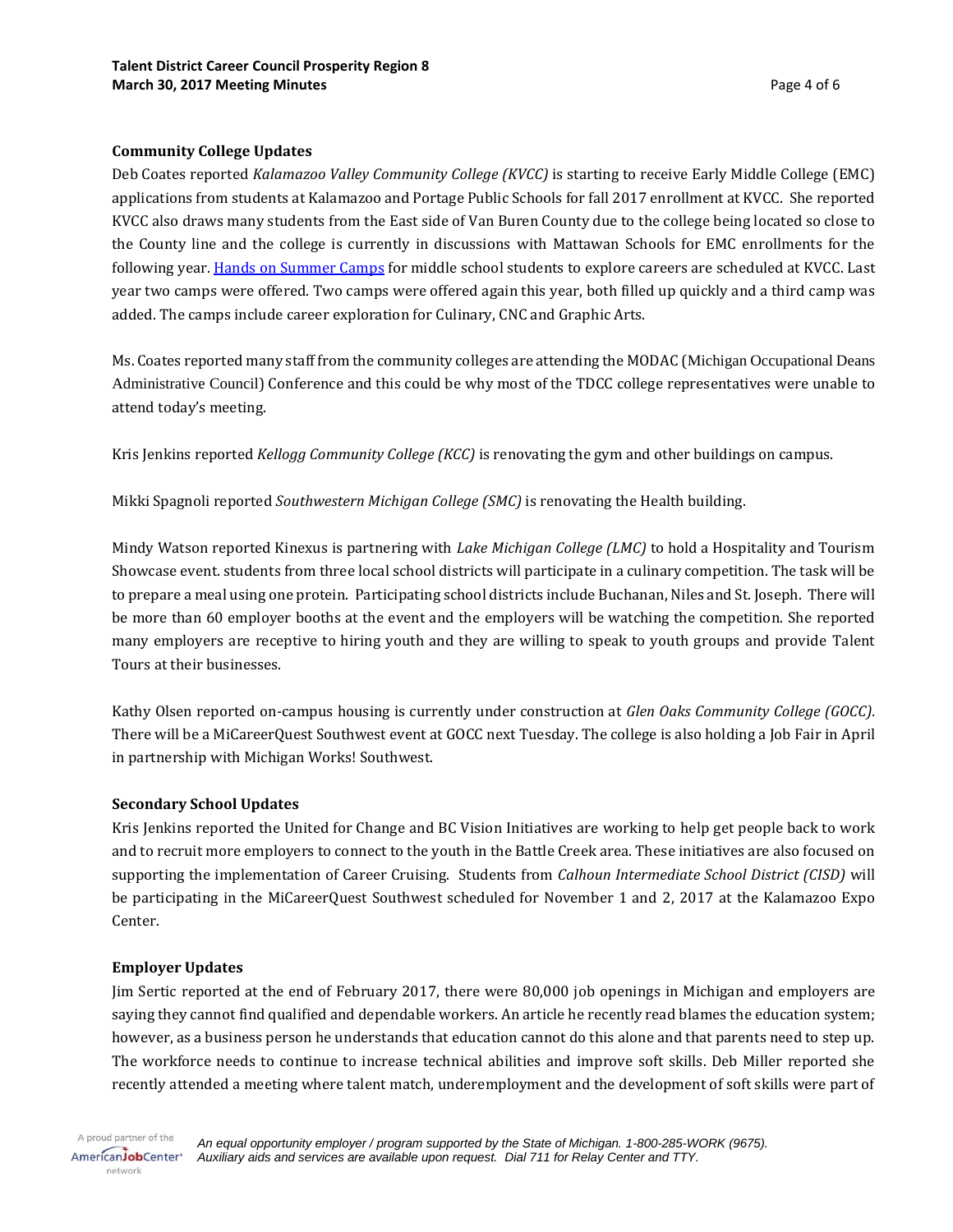#### **Talent District Career Council Prosperity Region 8 March 30, 2017 Meeting Minutes Page 5 of 6**

the agenda. She suggested an updated presentation on this topic at a future TDCC meeting. Jenn Searls reported on the counselor to student ratio in the schools and noted that Michigan is ranked  $47<sup>th</sup>$  in the nation. The counselor to student ratio was an area identified that needs to be addressed.

Members present discussed the employment of millennials and noted that many individuals ages 20-24 are very transit, constantly changing jobs and exploring careers. This population wants to be leaders and move quickly up the career ladder in an organization, but often are not ready.

Laura McGuire expressed a need to restart a manufacturing consortium in the Battle Creek area.

Laura McGuire reported on the [Internet of Things \(IoT\)](https://www.microsoft.com/en-us/internet-of-things?&WT.srch=1&WT.mc_id=AID_SEM_Dz0jj6TR) for processes such as pulling data to monitor productivity, using Google glasses to fix machines, and to send data to engineers. It will be important to think about what training will be needed for this and the more 'tech savy' the youth become, the better off they will be.

#### **Member/Public Comments**

Mindy Watson reported the *[Jobs for Michigan's Graduates](http://ouryouthsolutions.org/our-solutions/jobs-for-michigans-graduates/) (JMG) Program* currently serves over 2,000 students throughout the State. If funding is increased to the recommended level, approximately 4,000 students could be served. The JMG curriculum teaches soft skills and a workplace environment is simulated in the classroom. JMG is also partnering with the Going PRO [with Skilled Trades](https://www.mitalent.org/skilled-trades) initiative to promote jobs that can be done by earning a certificate and/or industry credentials. Students transition from JMG into work, the military, and post-secondary education.

Mindy Watson reported youth enrolled in the <u>[Jobs for Michigan's Graduates \(JMG\)](http://ouryouthsolutions.org/our-solutions/jobs-for-michigans-graduates/)</u> programs will be participating in events pertaining to Careers in Construction throughout Michigan, including the Michigan Construction Career Days scheduled for May 4-5, 2017 in Howell, Michigan. Scott Starkweather will be hosting Talent Tours for JMG students at the Van Buren Intermediate School District (VBISD) May 1-3.

In response to an inquiry regarding advocacy for education at the State and federal level, Jerry Johnson reported the budgets are currently being discussed in subcommittees and all members could help advocate. He reported there is also an education lobbyist and a statewide association that advocates for education.

An infographic, "Career & Technical Education (CTE) in Michigan," was included in the agenda packet.

One member reported on [Michigan House Bills](http://legislature.mi.gov/documents/2017-2018/committeebillrecord/house/htm/2017-HCBR-WORK.htm) 4315 through 4318 House Bill (HB) 4315 was sponsored by Representative Beth Griffin and it addresses the 21st century skills credit requirements for a high school diploma. HB 4316 modifies foreign language and certain other requirements for high school diplomas. HB 4317 allows for Michigan occupational safety and health administration (MIOSHA) safety training as an alternative to the health credit requirement for high school diplomas under certain circumstances. HB 4318 revises the mathematics requirement for the Michigan merit curriculum.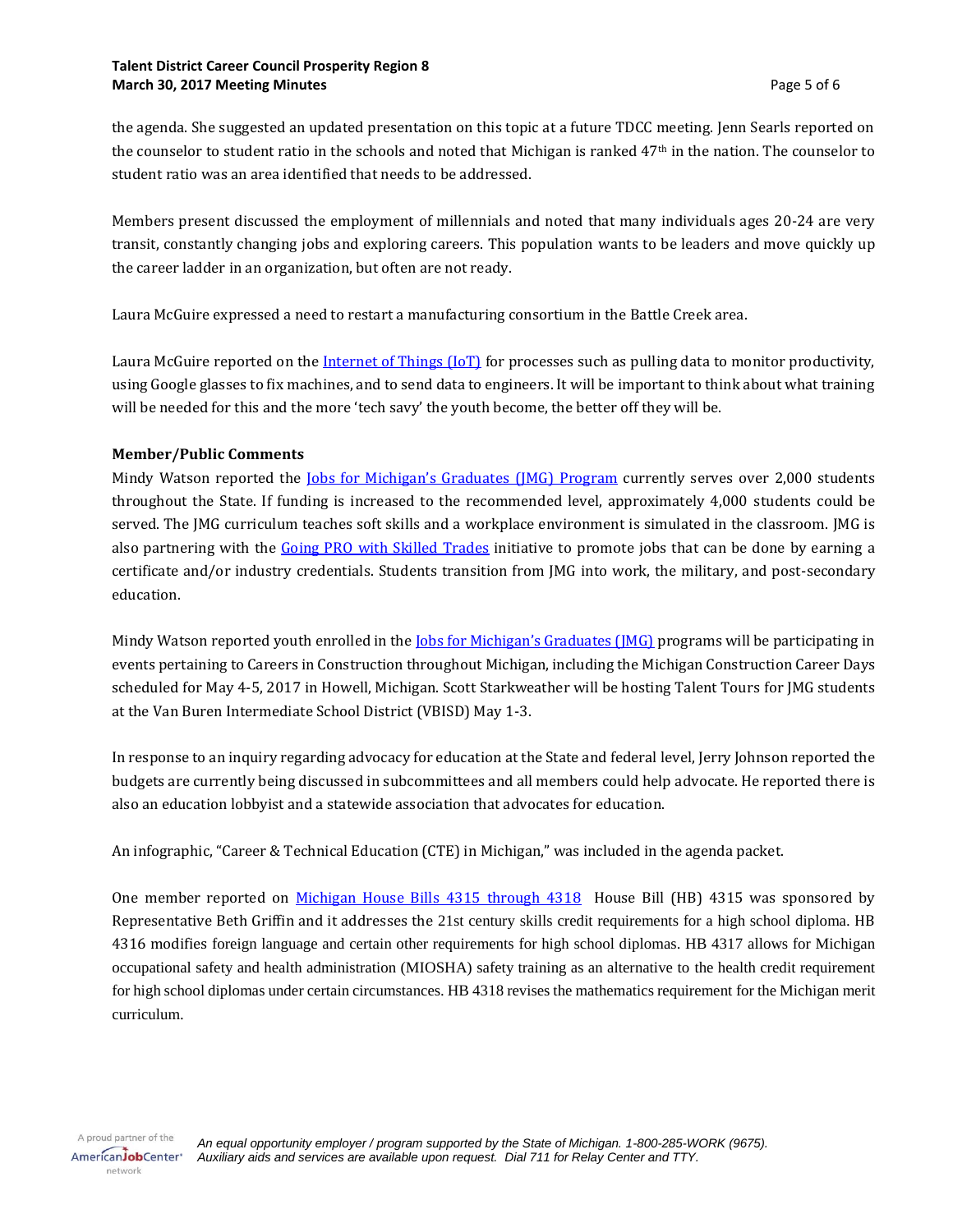#### **Upcoming Events**

A promotional flyer for the *Michigan Construction Career Days* scheduled for May 4-5, 2017 at the Operating Engineers 324 Training and Education Center in Howell, Michigan was included in the agenda packet. More information is available a[t WWW.MICHIGANCCD.COM.](http://www.michiganccd.com/) 

Mindy Watson reported the *[Jobs for Michigan](http://ouryouthsolutions.org/our-solutions/jobs-for-michigans-graduates/)'s Graduates* annual competition is scheduled for April 20, 2017 in Lansing. "The annual event is the capstone of JMG's programming, allowing students the opportunity to demonstrate the skills they have learned through the program." JMG is recruiting volunteer judges for the event. She distributed a flyer with information about the event and how to register as a volunteer.

Kathy Olsen extended an invitation from Cheryl Peters who was unable to attend today's meeting due to a scheduling conflict, to attend the *12th Annual Generation E Institute's Student Business Showcase* on May 10, 2017 at the Kellogg Arena in Battle Creek, Michigan, Ms. Olsen reported [Generation E Institute](https://www.genei.org/) is also looking for more volunteer judges for their event. The event flyer and a letter addressed to community partners describing the event were distributed at the meeting.

#### **Next Meeting**

Kris Jenkins reported the next Talent District Career Council meeting is scheduled for Thursday, September 21, 2017 from 1:00 – 3:00 p.m. at Kalamazoo RESA.

\_\_\_\_\_\_\_\_\_\_\_\_\_\_\_\_\_\_\_\_\_\_\_\_\_\_\_\_\_\_\_\_\_\_\_\_\_\_\_\_\_\_\_\_\_\_\_\_\_\_\_\_\_\_\_\_ \_\_\_\_\_\_\_\_\_\_\_\_\_\_\_\_\_\_\_\_\_\_\_\_\_\_\_\_\_\_\_\_\_\_\_\_\_\_\_\_\_\_\_\_\_\_\_\_\_\_\_\_

#### **Adjournment**

With no further business to conduct, the meeting was adjourned at 3:07 p.m.

Respectfully submitted,

Kathy Olsen, TDCC staff support Kris Jenkins, Chair TDCC Region 8

*An equal opportunity employer / program supported by the State of Michigan. 1-800-285-WORK (9675). Auxiliary aids and services are available upon request. Dial 711 for Relay Center and TTY.*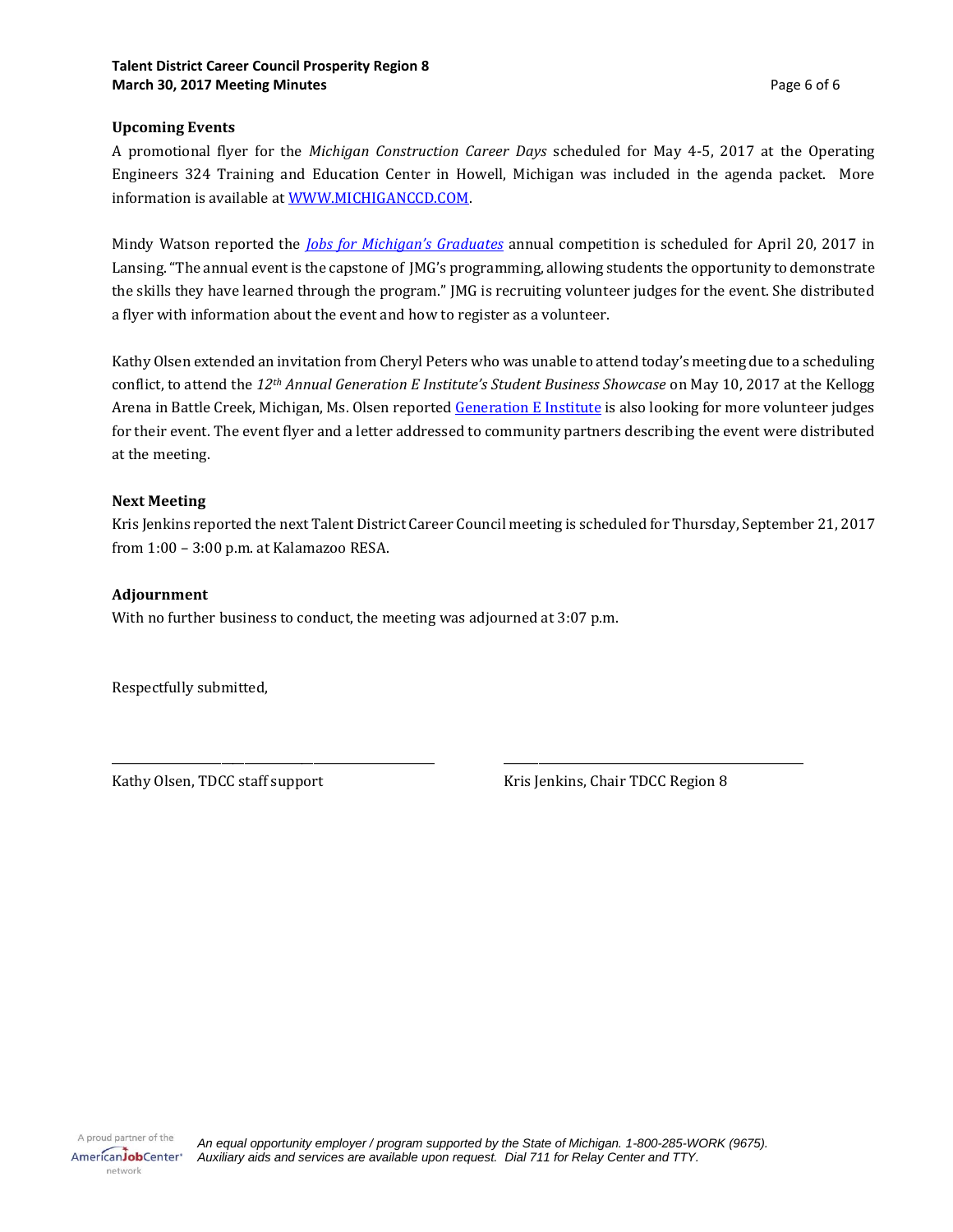# **Region 19** Berrien / Cass / Van Buren **2017-2018 Funding \$656,327 No Career and Technical Education mileage in CEPDs 48 & 49 Career and Technical Education mileage in CEPD 34**

Region 19 scored below the state target in three of the eight Core Performance Indicator areas.

- 1S1 Academic Attainment in Reading/Language Arts
- 1S2 Academic Attainment in Mathematics
- 2S1 Technical Skill Attainment

Regional activities will be funded through Perkins to address areas of weakness and growth in all other areas.

## **Regional Activities**

- **Integration of Academics**
	- o Continue and expand support with integration of academics. Region 19 will utilize funds to support core academic instructors to evaluate current integration practices and either expand upon or develop new integrated/intervention curriculum within CTE programs. Continue support of online assessments - KeyTrain
- **Use of Technology**
	- o Evaluate and implement new program specific software.
- **All Aspects of Industry** 
	- o Provide work-based learning, job shadowing, field trip opportunities to CTE students.
- **Special Populations**
	- o Provide support to at-risk CTE students with a focus on retention, graduation and academic support.
- **Program Improvement**
	- o Use Perkins funds to purchase new curriculum, emerging technologies to increase student engagement.
- **Professional Development – Instructional**
	- o Provide professional development opportunities to CTE instructors and staff in program specific areas to gain best practice teaching strategies and increase student engagement. Perkins funds will be used to evaluate and align program standards. Funds will be used to collaborate and generate new best practices in teaching and learning.
- **Evaluation and Assessment**
	- $\circ$  Contract support data staff to assist with follow-up surveys, collect of student data, and analyzation of and reporting of CTE data.
- **Professional Development – Non-Instructional**
	- o Provide professional development opportunities to CTE administrators and counselors to assist and enroll students with appropriate CTE program selection and support to encourage CTE students to complete CTE programs and seek postsecondary education.

# • **Guidance and Counseling**

- o Perkins funds will continue to fund career based learning opportunities (Career Cruising), develop and support career awareness activities and job opportunities in high wage, high skill, high demand careers and support collaboration between guidance and career counselors with CTE instructors and administrators to increase non-traditional student enrollment and retention within CTE programming.
- **Administration Coordination**
	- o Perkins funds will be allocated to cover administrative expenses.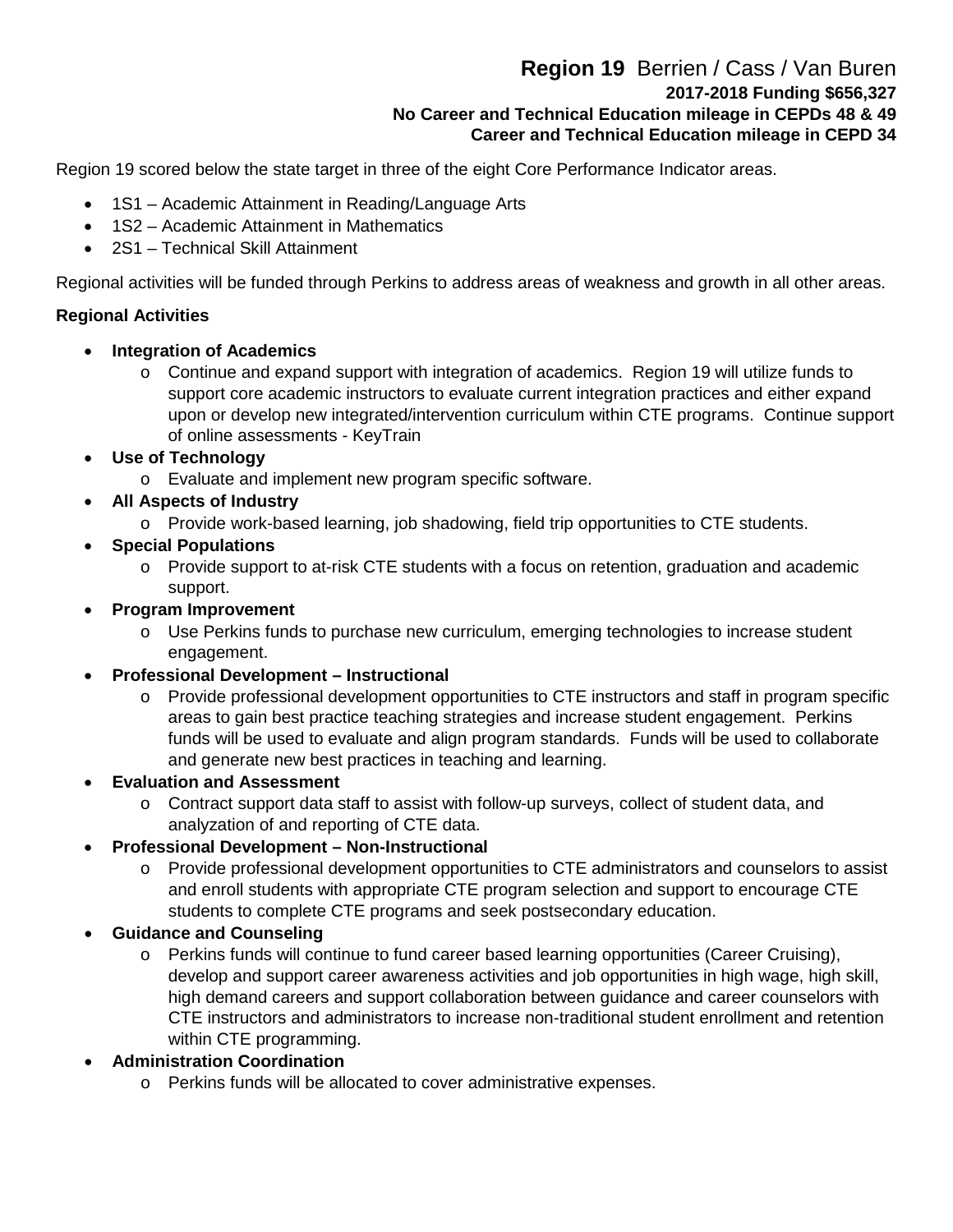# **Kalamazoo and St Joe – Region 20 Secondary Career and Technical Education Perkins Grant**

- **I. Program Name:** Secondary CTE Perkins IV Grant
- **II. Program Dates:** July 1, 2017-June 30, 2018
- **III. Funding Source:** Carl D. Perkins Career and Technical Education Act of 2006 (federal)
- **IV. Total Allocation: \$618,770**

**V. Grant Purpose:** Funds from this grant support state-approved career and technical education (CTE) programs that provide students with academic and technical knowledge and skills in Grades 9-12 for further education and careers. Specific emphasis is given to at-risk special populations in CTE programs including disabled, economically disadvantaged, gender equity nontraditional, single parent, limited English proficiency and juvenile offenders.

**VI. Program Description:** Eight core performance indicators have been identified by the state and federal governments as a guide for CTE program development, improvement, and enrollment; and also for program evaluation. The region's CTE Perkins funds will be used to address the needs of special populations students in these areas with special emphasis on indicators that are bolded and italicized:

- 1S1 Academic attainment in Reading/Language Arts as measured by the Michigan Merit Exam
- 1S2 Academic attainment in Mathematics as measured by the Michigan Merit Exam
- *2S1 - Technical skill attainment as measured by technical skill assessments*
- 3S1 Secondary school completion
- 4S1 Student graduation rates
- 5S1 Placement in work, post-secondary education, or the military following graduation
- *6S1 - Nontraditional participation (CTE participants enrolled in programs nontraditional for their gender)*
- 6S2 Nontraditional completion (CTE participants who complete a program nontraditional for their gender)

**VII. Administration/Coordination:** Five percent of the total grant will cover administrative expenses for Kalamazoo RESA and St Joe ISD (*Kalamazoo \$21,437, St Joe \$7,317*).

- **VIII. Activities: Region 20** will use Perkins funds in the following ways:
	- Region 20 CTE personnel will administer CTE follow-up surveys, and to record, retrieve, analyze the data. *(1S1, Use of Quality Data—St Joe \$18,250 and nonfederal match)*
	- Region 20 CTE students will receive additional academic support through online delivery methods which are applicable for career based CTE curriculum--i.e., CareerSuite. *(1S2, Support-nonfederal match)*
	- Region 20 CTE personnel will provide CTE program expectations, prerequisites, eligibility requirements for CTE programs and programs of study in published materials to sending school counselors, parents, and potential students. *(2S1, Program Expectations—Kalamazoo \$75,264, St Joe \$6,250)*
	- Region 20 CTE personnel will coordinate and proctor CTE state mandated assessments in applicable programs. *(2S1, Program Standards—Kalamazoo \$500 and nonfederal match)*
	- Region 20 CTE instructors/personnel will attend professional development activities for program improvement and increased student achievement on technical assessments. *(2S1, Program Standards—Kalamazoo \$1,500)*
	- Region 20 Special Populations CTE personnel (coordinator, technical/instructional assistants) will provide services to assist CTE special populations students for successful completion with post-secondary articulation opportunities. *(3S1/4S1 Secondary School Completion/Student Graduation, Attendance, Support Services— Kalamazoo \$163,946, St Joe \$56,511 and nonfederal match)*
	- Region 20 CTE personnel will partner with program advisory committees and the regional business and industry community to place CTE students in work-based learning opportunities as well as offering opportunity for potential CTE students in regional career fairs. *(5S1, Employer Involvement—Kalamazoo \$118,561)*
	- Region 20 CTE personnel will provide an opportunity for potential CTE student to explore nontraditional careers through an open house and/or program orientations, career fairs. *(6S1, Outreach—Kalamazoo \$38,341, St Joe \$1,000 and nonfederal match)*
	- CTE Special Populations Coordinators/CTE personnel (inclusive technical/instructional assistants) will engage in sustained efforts to retain students to complete CTE training in nontraditional programs for their gender. *(6S2, Support—Kalamazoo \$38,341, St Joe \$71,552 and nonfederal match)*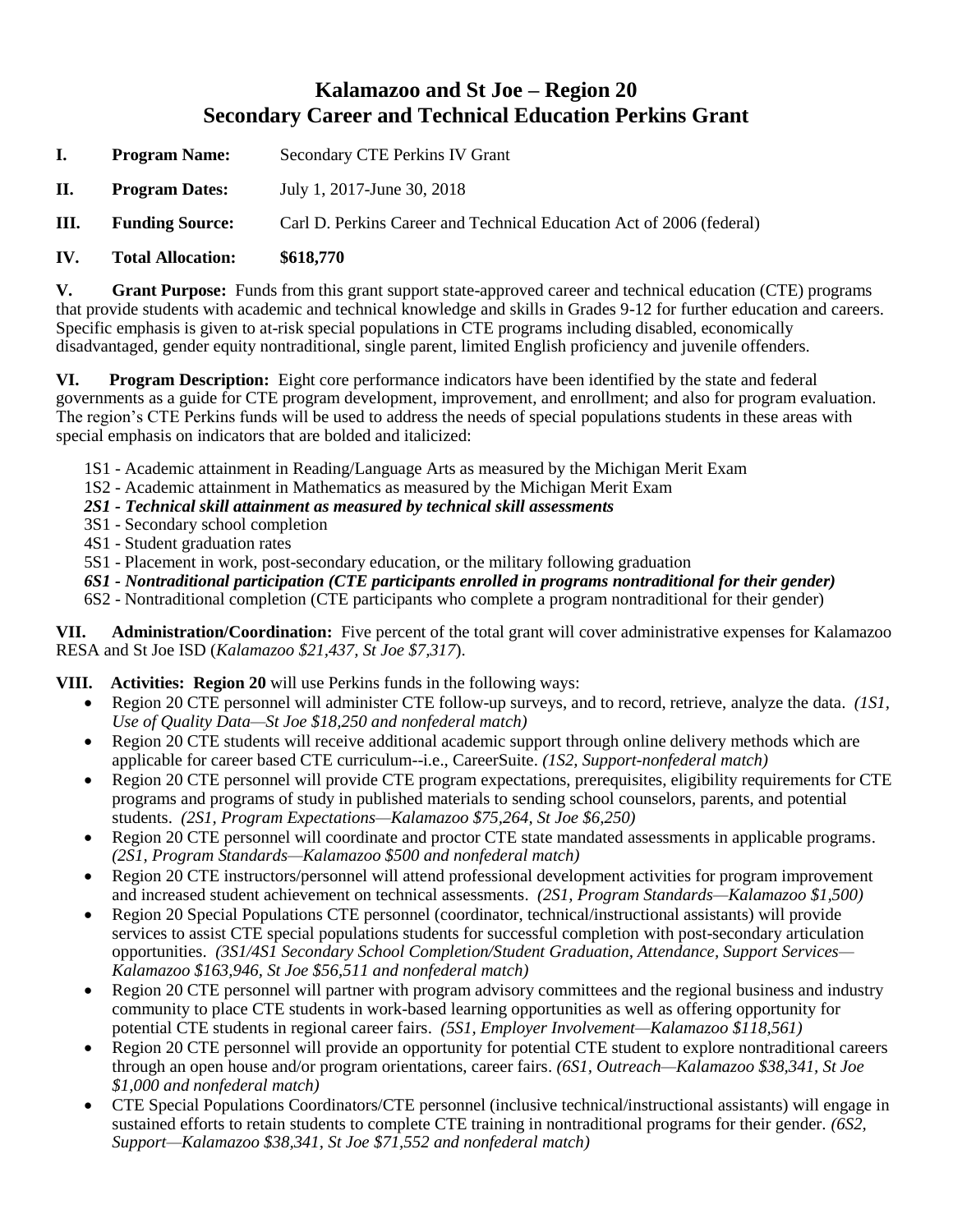# **BARRY/BRANCH/CALHOUN – Region 21 Secondary Career and Technical Education Perkins Grant**

- **I. Program Name:** Secondary CTE Perkins IV Grant
- **II. Program Dates:** July 1, 2017-June 30, 2018
- **III. Funding Source:** Carl D. Perkins Career and Technical Education Act of 2006 (federal)
- **IV. Tentative Allocation: \$448,374**

**V. Grant Purpose:** Funds from this grant support state-approved career and technical education (CTE) programs that provide students with academic and technical knowledge and skills in Grades 9-12 for further education and careers. Specific emphasis is given to at-risk special populations in CTE programs including disabled, economically disadvantaged, nontraditional, single parent, limited English proficiency and juvenile offenders.

**VI. Program Description:** Eight core performance indicators have been identified by the state and federal governments as a guide for CTE program development, improvement, and enrollment; and also for program evaluation. The region's CTE Perkins funds will be used to address the needs of special populations students in these areas with special emphasis on indicators that are bolded and italicized:

## *1S1 - Academic attainment in Reading/Language Arts as measured by the Michigan Merit Exam*

- 1S2 Academic attainment in Mathematics as measured by the Michigan Merit Exam
- 2S1 Technical skill attainment as measured by technical skill assessments
- 3S1 Secondary school completion
- 4S1 Student graduation rates
- 5S1 Placement in work, post-secondary education, or the military following graduation
- 6S1 Nontraditional participation (CTE participants enrolled in programs nontraditional for their gender)
- 6S2 Nontraditional completion (CTE participants who complete a program nontraditional for their gender)

**VII. Funding Formula:** Five percent of the total grant will cover administrative expenses for Barry, Branch and Calhoun ISDs. Approximately \$2,000 will be directed to regional planning and professional development for CTE staff in the region. Approximately \$11,185 will be used to fund State technical assessments. **The remainder** of the grant will be allocated according to this agreed-upon formula:

- 50% will be distributed to CTE programs with 20% to Barry ISD, 20% to Branch ISD, 60% to Calhoun.
- 50% will be distributed to CTE programs in each ISD based upon the previous year's student hours from the Added Cost Report (X0107).

**VIII. Activities: Barry ISD** will use Perkins funds in the following ways:

- Continue funding a Business program paraprofessional at Hastings High School to increase the support for reading/language arts skills for CTE students. *(1S1, Special Populations--\$8,250)*
- Continue funding an Engineering Design paraprofessional at Hastings High School to increase the support for reading/language arts skills for CTE students. *(1S1, Special Populations--\$14,910)*
- Continue funding a paraprofessional at Hastings High School to increase the support for math skills for CTE Construction Trades students. *(1S2, Special Populations--\$10,990)*
- Funding a paraprofessional at Hastings High School to increase the support for math skills for CTE Culinary Arts students. *(1S2, Special Populations--\$2,250)*
- Hastings will provide additional staff time to administer CTE follow-up surveys, and to record, retrieve and analyze the data. *(5S1, Evaluation and Assessment--\$4,018)*
- Hastings staff will work with CTE students to explore career options, organize visits to post-secondary institutions, and assist with college applications. *(5S1, Guidance and Counseling--\$8,995)*
- Hastings staff will coordinate work-based learning experiences for CTE students. *(5S1, Education/ Business Partnerships--\$4,070)*
- Delton Kellogg staff will purchase updated curriculum for the Construction Trades program to improve instruction for CTE Construction Trades students. *(2S1, Program Improvement--\$7,233)*
- Continue funding career resources for Delton Kellogg H.S. *(5S1, Guidance and Counseling--\$1,200)*
- Administration/Coordination--*\$2,242*

## **TOTAL ALLOCATION: \$64,158**